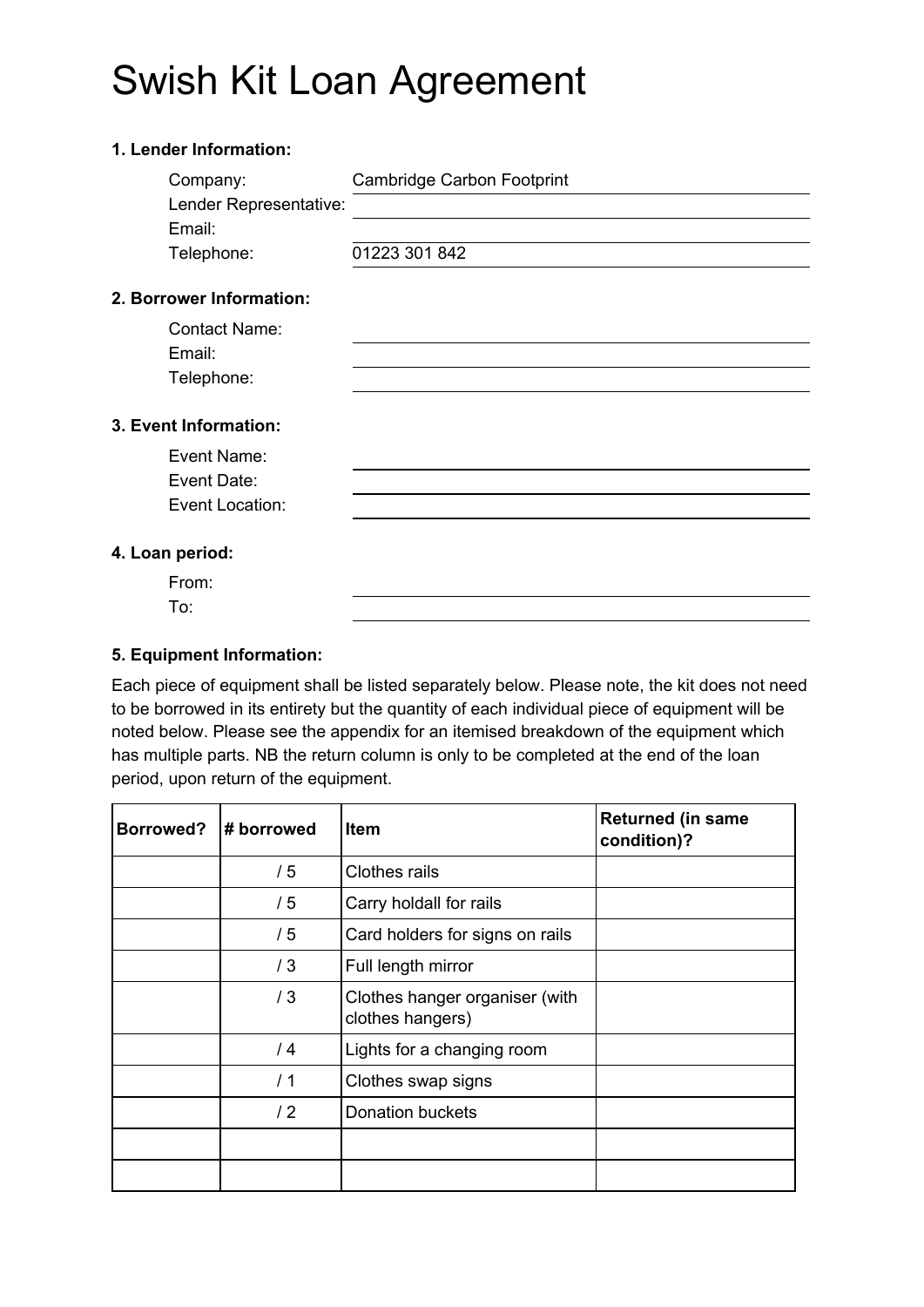#### **6. Borrower Responsibilities:**

This agreement and the responsibilities as outlined hereunder are not transferable without the written approval of Cambridge Carbon Footprint (CCF). By signing this agreement, you agree to comply with the terms outlined below:

#### A. Collection and Return of the Equipment

You are responsible for picking up the equipment from CCF's office, and returning it to the same location at the end of the loan period unless otherwise agreed by both parties. B. Use/Disclaimer

You shall be responsible for the proper use of the equipment and will read and understand the instructions as provided for use by CCF prior to use. You are also responsible for training anyone using the equipment on the proper use of the equipment in accordance with the aforementioned instructions.

#### C. Maintenance and Repair

You agree to return the equipment to CCF in as good a condition as when received, normal wear and tear excepted. There is no charge for the loan of the equipment. However, you shall be responsible for the full cost of repair or replacement of any or all of the equipment that is damaged, lost or stolen from the time you borrow the items, until you return them. If the equipment is lost, stolen or damaged, you agree to promptly notify the CCF person mentioned above in a timely manner. Please see the appendix for original costs of each piece of equipment.

#### **7. Disclaimer:**

Please note, you use this equipment at your own risk. The equipment loan is free of charge and maintained by the charity CCF and its volunteers. We cannot be held responsible for any problems caused by or during the use of this equipment.

#### **Please sign below to confirm your acceptance of the above conditions**

| Borrower:  | <b>CCF Representative:</b> |  |  |
|------------|----------------------------|--|--|
| Signature: | Signature:                 |  |  |
| Name:      | Name:                      |  |  |
| Date:      | Date:                      |  |  |

Please complete the below upon return of the equipment:

| Borrower:  | <b>CCF Representative:</b> |
|------------|----------------------------|
| Signature: | Signature:                 |
| Name:      | Name:                      |
| Date:      | Date:                      |